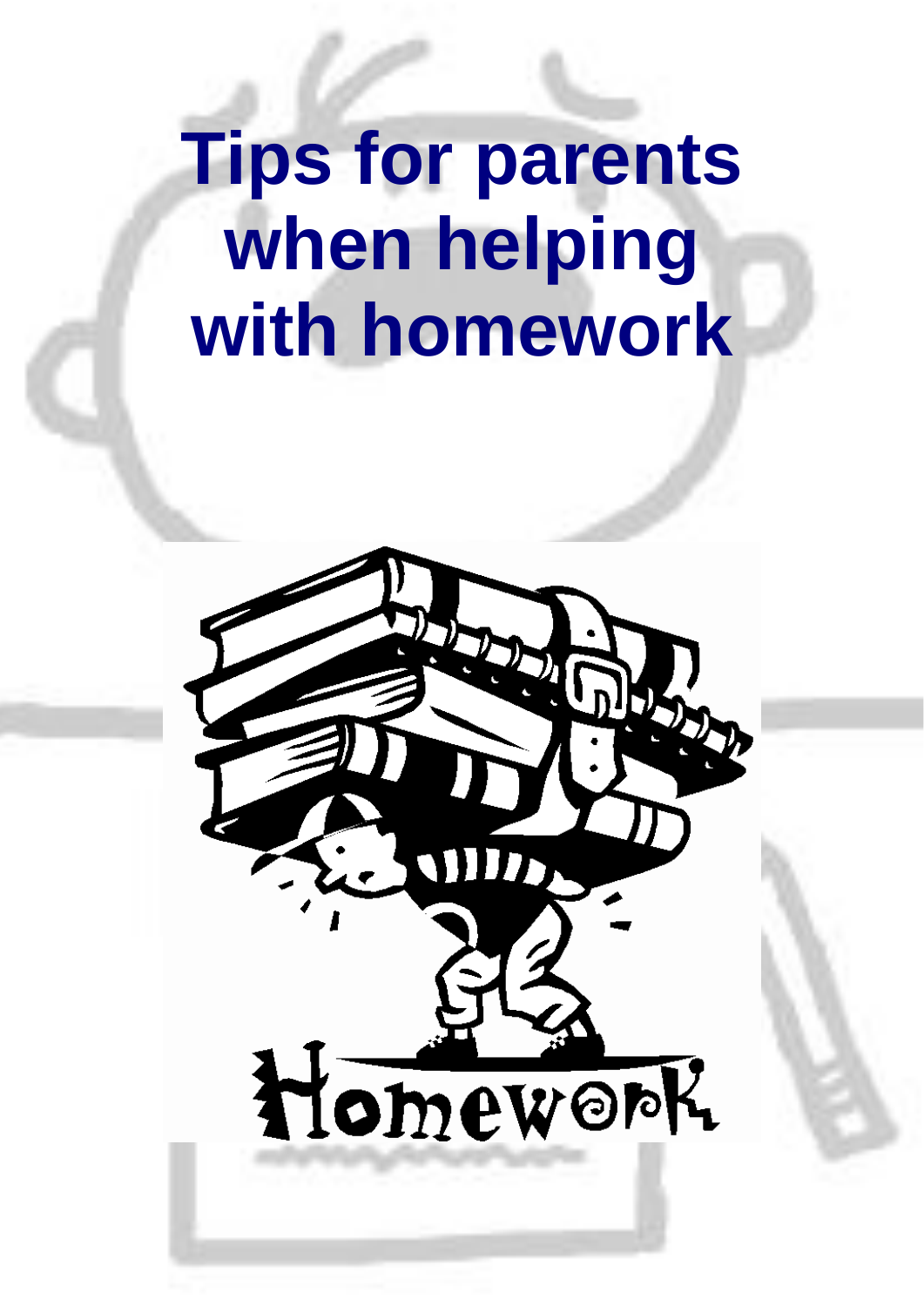- **Establish a set time of the day when you want your child to do their homework.** Routine is very important for success. Eventually we want the child to take charge of their own timetable but in the beginning will need your help to stick to the time every day.
- **Take time out of your own day to help.** Making sure that you yourself have enough time to support the child**.**
- **Make sure you have a place to study.** Making sure that the space you use for homework is quiet and tidy. Distractions are always going to delay homework and every child wants to be finished as quick as they can so give them the best chance with a quiet and clear space to work.
- **Keep in contact with the teacher .** Do not solely rely on your child's word about what is included in their homework. Check the homework diary for work that is to be done at home.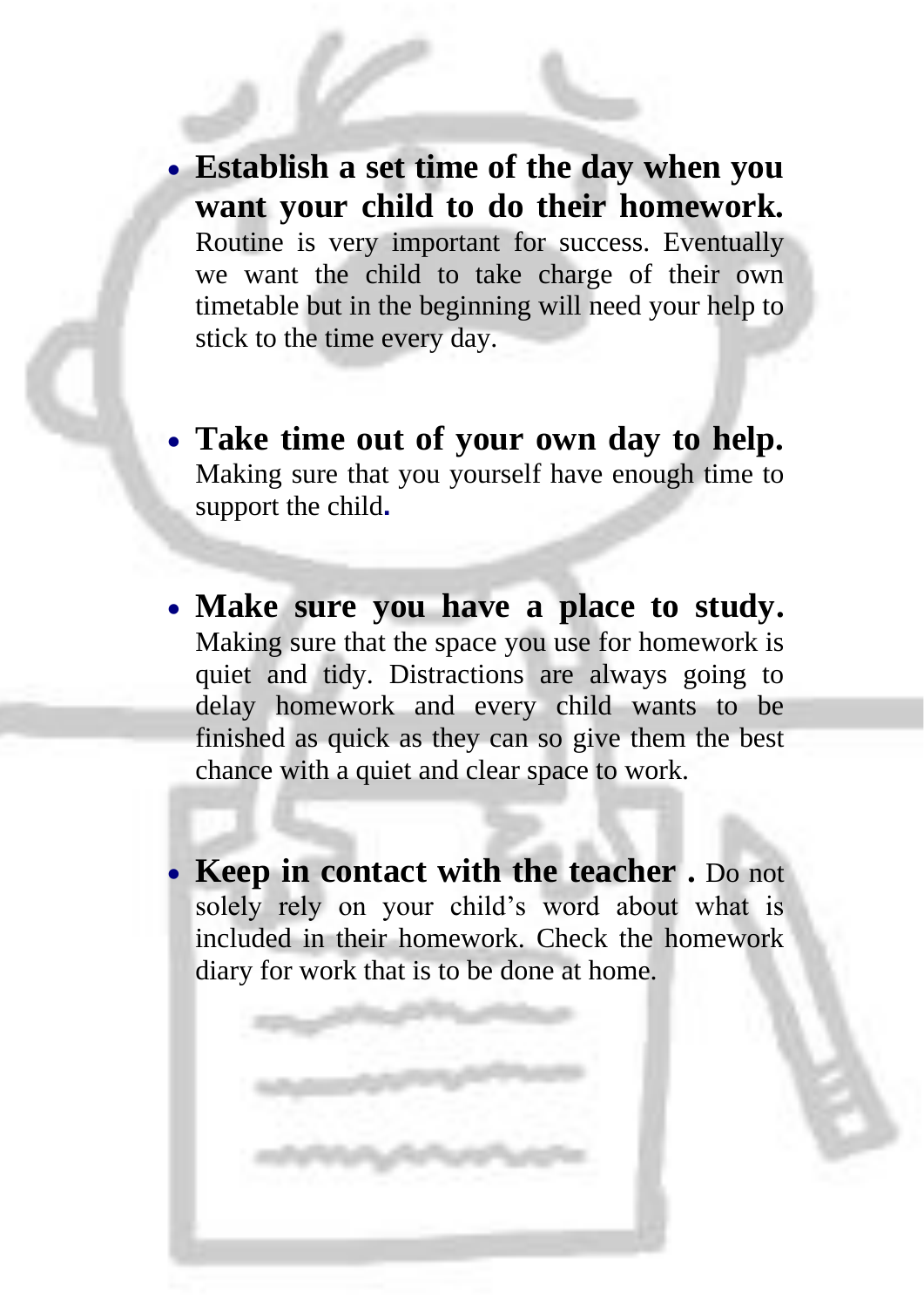- **Give plenty of support during a homework session.** If your child is working on something by themselves, check in with them every once in a while to give encouragement and support.
- **Establish a checklist for the week to see what might need to be revisited later in the week**.



- **Give rewards at the end of the week for the work done.** If your child has completed all the work that is sent home give them a treat or surprise. This will help encourage them to complete their homework again the following week.
- **Be organized with materials.** Have plenty of spare copies, pencils, pens, rubbers, rulers, markers, sheets of paper, sharpeners ready. We want to reduce the excuses!